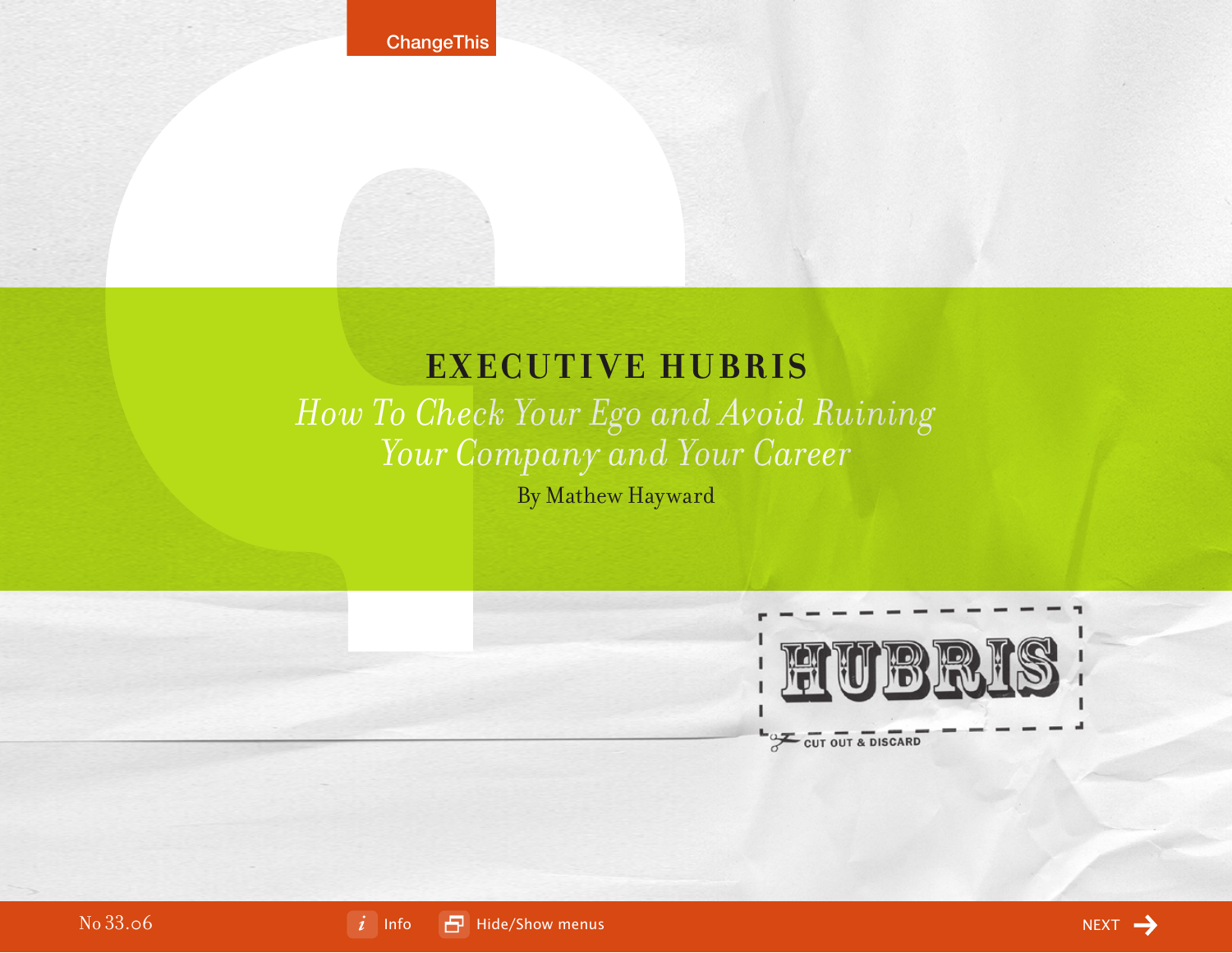# 1. Checking Our Egos is Not an Optional Extra for Professional and Personal Success.

If you are going to have a successful career and life, you are also going to have to learn how to check your ego. Don't take it from me. Instead, heed the wisdom of successful executives which I lay out in my book, Ego Check.

Warren Buffett is the most successful investor of our time. Buffett openly accepts that the worst decision he ever made was to invest in the US airline industry. Why did he make this terrible mistake? "I was neither pushed into the investment nor misled by anyone when making it. Rather this was a case of sloppy analysis, a lapse that may have been caused by...hubris," said Buffett.

Jack Welch was arguably the most successful manager of the 20th century, overseeing an increase of \$400 billion in market capitalization at General Electric over twenty years. Ask him about the worst decision he ever made, and he will tell you that it was to buy the investment bank, Kidder Peabody. What went wrong? "I got too full of myself," says Welch, who believed that he could integrate Kidder's investment banking mercenaries into GE. Know also that his most trusted advisors had told him that he was kidding himself and had pleaded with him to call the deal off.

Perhaps you think that an out of control ego only applies to CEOs. Nothing could be further from the truth. Look for ace college graduates who have just joined your firm. I will wager that many of them have let their collegiate success get to their heads and that they just can't understand why they're under-appreciated or worse. Hear the complaints of middle-level executives that the rug has been pulled from under them as they try to pursue projects when, in truth, they have misread the political realities of their jobs. Out of control egos extend far beyond business, to doctors who fail to get second opinions and let their patients suffer at the hands of elective surgery, to highly talented professionals who overestimate their investing capabilities.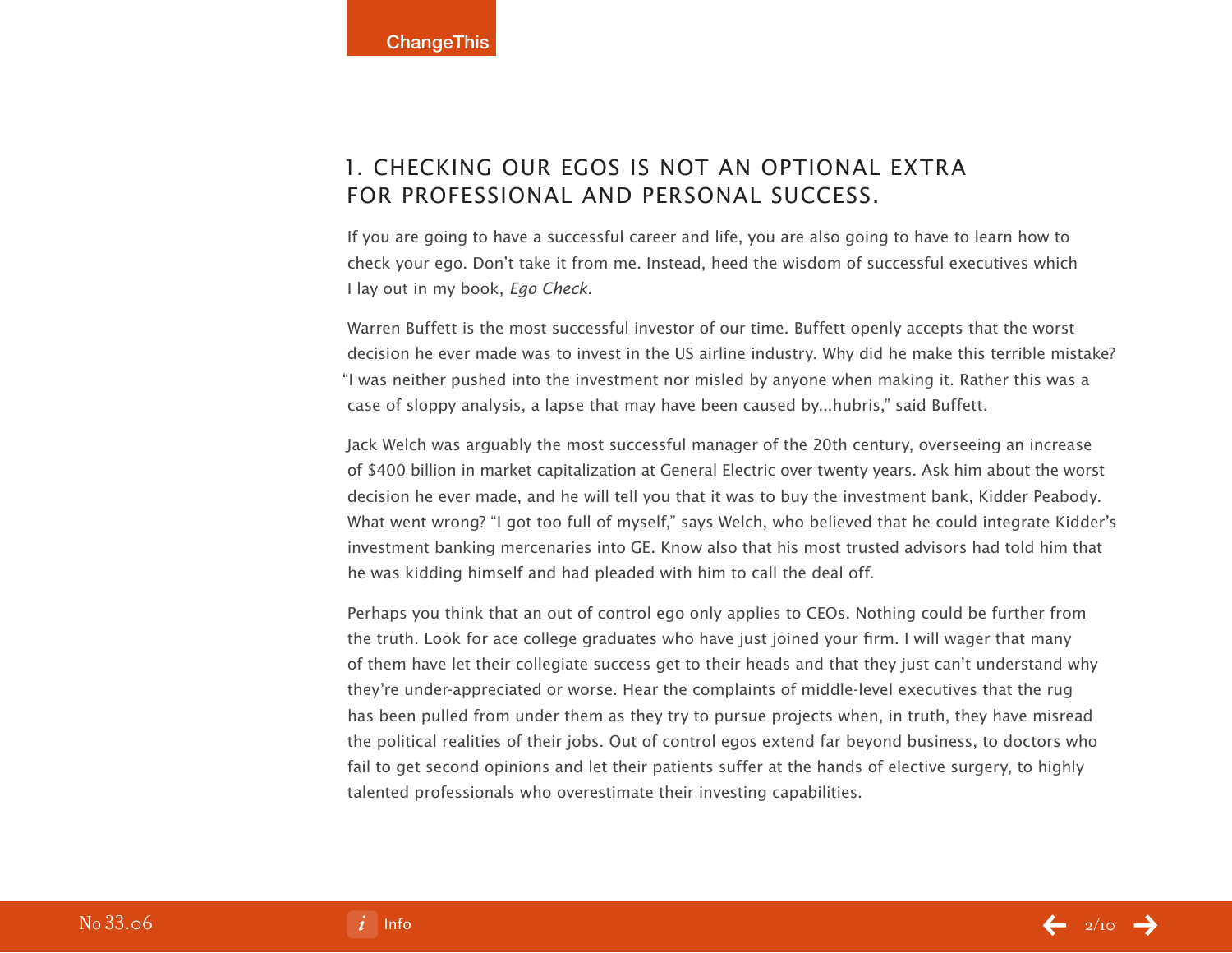Hubris is so pervasive because we have to be supremely confident to be successful in business and life; and the line that separates supreme confidence from an out of control ego is razor thin and can be crossed in an instant. Any sales person who is not 100% confident about winning a prized customer risks losing the customer to a competitor. There is wisdom in the cliché which is variously attributed to Henry Ford and Mary Kay Ash, "If you think you can, you can. And if you think you can't, you're right". The danger is that as we become more successful, we become ever more vulnerable to hubris.

It's not as though we haven't been warned. The ancient Greeks told us that hubris will be man's cardinal sin. But that did not stop British Prime Minister George Grenville from overestimating his ability to tax the American colonies; it did not stop Napoleon from trying to conquer Russia; and it did not stop Hitler from invading Poland. And today we have to question whether hubris is alive and well in the White House.

Remember, hubris will needlessly damage your career and company unless you take a stand. Take hubris out of your decisions and actions. After all, hubris is not the result of a defective personality, it results from the false confidence that induces defective decision making.

Ego Check has been written to outline those false sources of confidence; and to outline what they mean for checking our egos.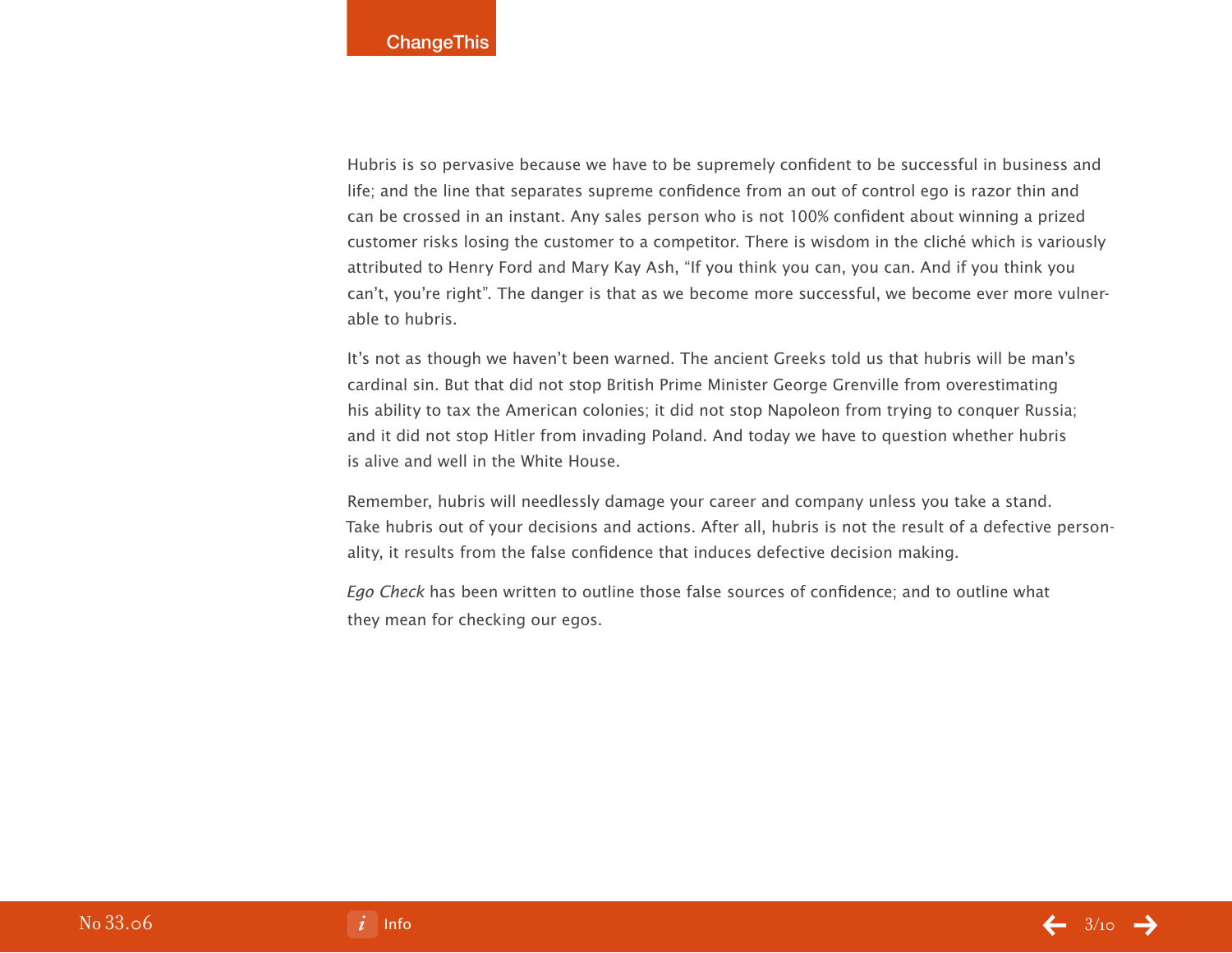# 2. Know the False Sources of Confidence that Drive Hubris, Ahead of Time.

Fundamentally, hubris arises when we misread ourselves and our situation. It's the result of four incredibly pervasive dynamics.

### **A. Getting too full of ourselves.**

As Jack Welch flagged, excessive pride leads to a contrived view of who we are and an inflated view of our achievements and capabilities, one which often depends on external validation. This is a question of purporting to be more than we are or thinking we are someone we are not. Most lay people who fancy themselves as active investors will know what I mean.

## **B. Getting in our own way.**

Our pride can lead us to tackle single-handedly decisions or actions that could be better addressed by or in conjunction with trusted advisors or a foil. There are obviously going to be times when we are not fit to decide either because the situation is not right for us or we don't have the right skills. Only by having the right foils around us will we avoid this trap, as Carly Fiorina discovered the hard way at Hewlett Packard.

### **C. Kidding ourselves about our situation.**

We indulge in false confidence when we fail to see, seek, share, and use full and balanced feedback to gain a more grounded assessment of our situation. We need accurate, pertinent, timely, and clear feedback, whether positive or negative, to ground our knowledge about what's going on around us. As Merck executives illustrated in their handling of Vioxx, that's easier said than done given that our projects take time to complete; and the feedback that we receive from colleagues and customers is usually delayed and inaccurate.

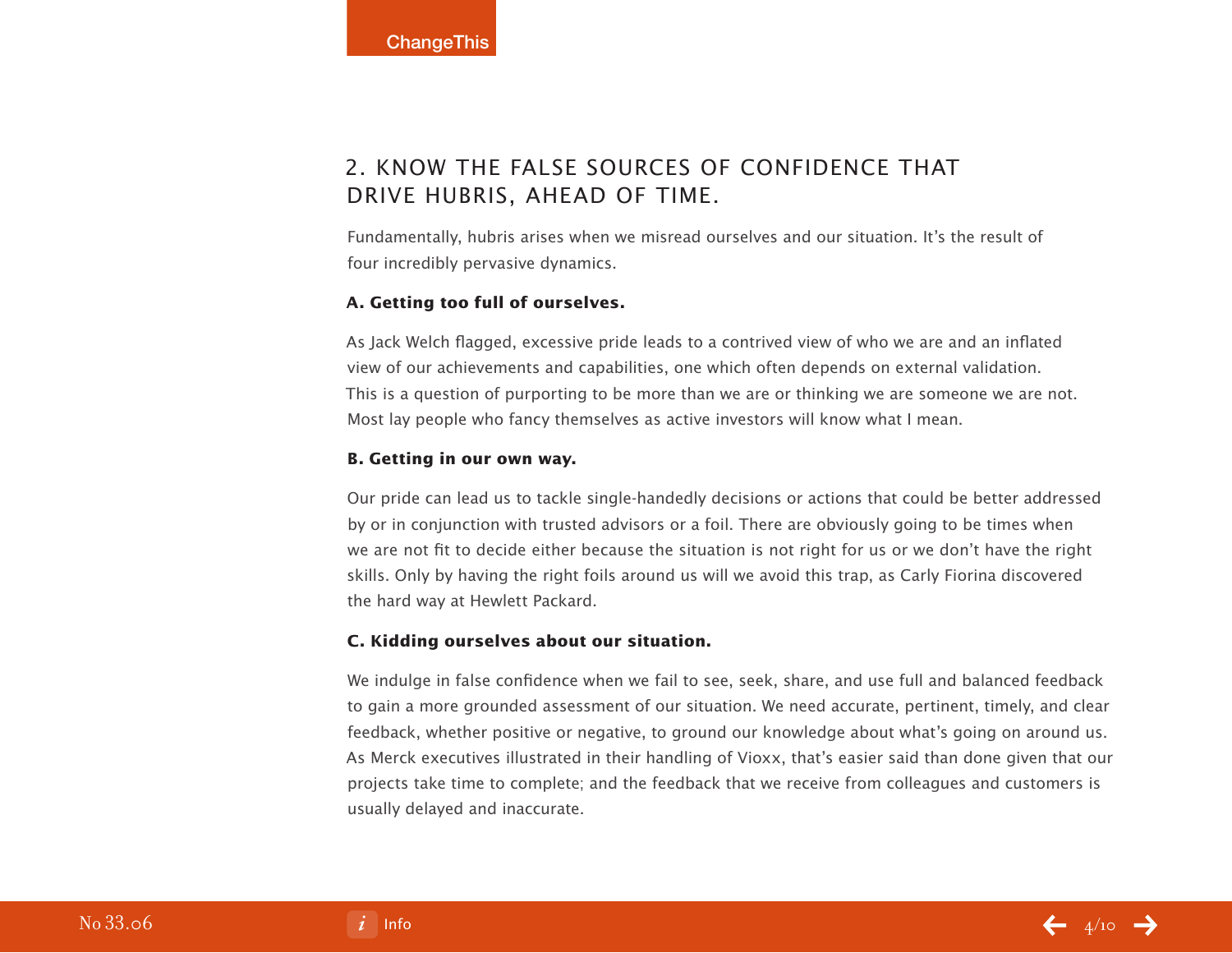### **D. Failing to effectively manage tomorrow today.**

Because we may not know whether we're acting with unhealthy confidence, we need to manage the consequences of our decisions ahead of time. This is a question of playing out, rather than planning out, the consequences of our decisions. Whereas experimenting and probing allow us to see the consequences of our decisions firsthand, planning can increase our confidence without increasing our ability to complete the tasks at hand. Unfortunately, finance techniques, especially net present value methods, are prone to heroic assumptions.

Take one fabulously successful executive, Dean Kamen, whose failure to manage his ego cost him and his venture, the two-wheeled self-balancing scooter that riders operate while standing, the Segway, dearly. As background, Kamen is one of the most brilliant product developers of our time, winning the Lemelsohn-MIT prize, perhaps the most prestigious award for invention.

When Kamen started selling Segways in 2001, he proudly pronounced that the Segway would do to the car what the car did to the horse and buggy. Getting too full of himself, he seemed to overestimate his managerial capabilities, assuming general management responsibilities when his experience has always been as an inventor. Believing his own press, Kamen built a manufacturing plant in New Hampshire capable of making 40,000 Segways a month. The obvious solution was for Kamen to deal with his managerial deficiencies by hiring and trusting the right managers. Instead, his controlling style turned executive suites into revolving doors for new talent.

Rather than accept the realities of anemic sales for the Segway, Kamen boldly announced in August 2006 that he was targeting a measly 0.1% of the total global population (over 6 billion people), translating into sales of 6 million units at \$5,000 a pop. The very next month an embarrassing product recall forced him to disclose that 23,500 Segways had been sold since 2001. Remember the company is setup to produce 40,000 units a month.

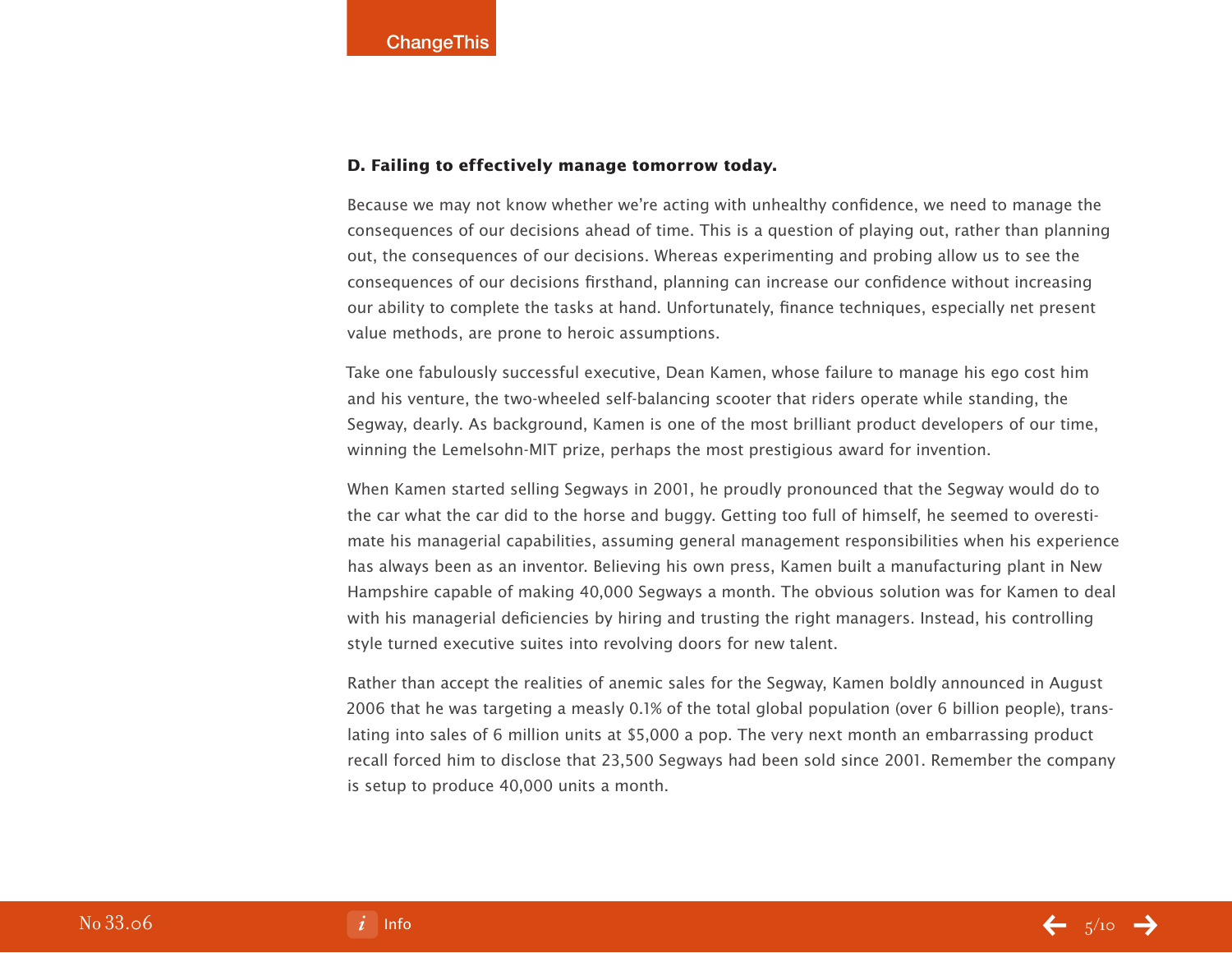By this point you may be thinking that all of this wisdom is after the fact, the 20/20 benefits of hindsight. Of course the real trick is to cut hubris off at the pass, ahead of time. For that to happen, you must think of false confidence as you would think of cholesterol: There is good cholesterol and bad cholesterol, bad cholesterol produces heart disease and, therefore, knowing what goes into bad cholesterol will protect our hearts. By the same token, there is real confidence and false confidence, false confidence produces hubris and, therefore, knowing what goes into false confidence helps to prevent hubris. Obviously, however, there are no guarantees.

In my academic research and interviews with over 200 executives that is captured in *Ego Check*, I have determined that it boils down to managing each of the four sources of an out of control ego more effectively. Here are some snippets from the book.

## 3. Keys for More Effective Ego Management.

### **A. Successful Executives Have a Grounded Sense of Pride.**

Think of your pride along two dimensions. One is whether you feel good about yourself from doing a good job or whether you get your jollies by realizing 'extrinsic' rewards, most typically wealth, status and admiration. The other is whether you are candidly getting the best data about your performance and capabilities or whether you are being fed flattering data and whether you discount negative data about yourself. At all times, we must strive to be in the quadrant where we get intrinsic joy from doing a good job and work hard to get the best available data on just how good a job we do.

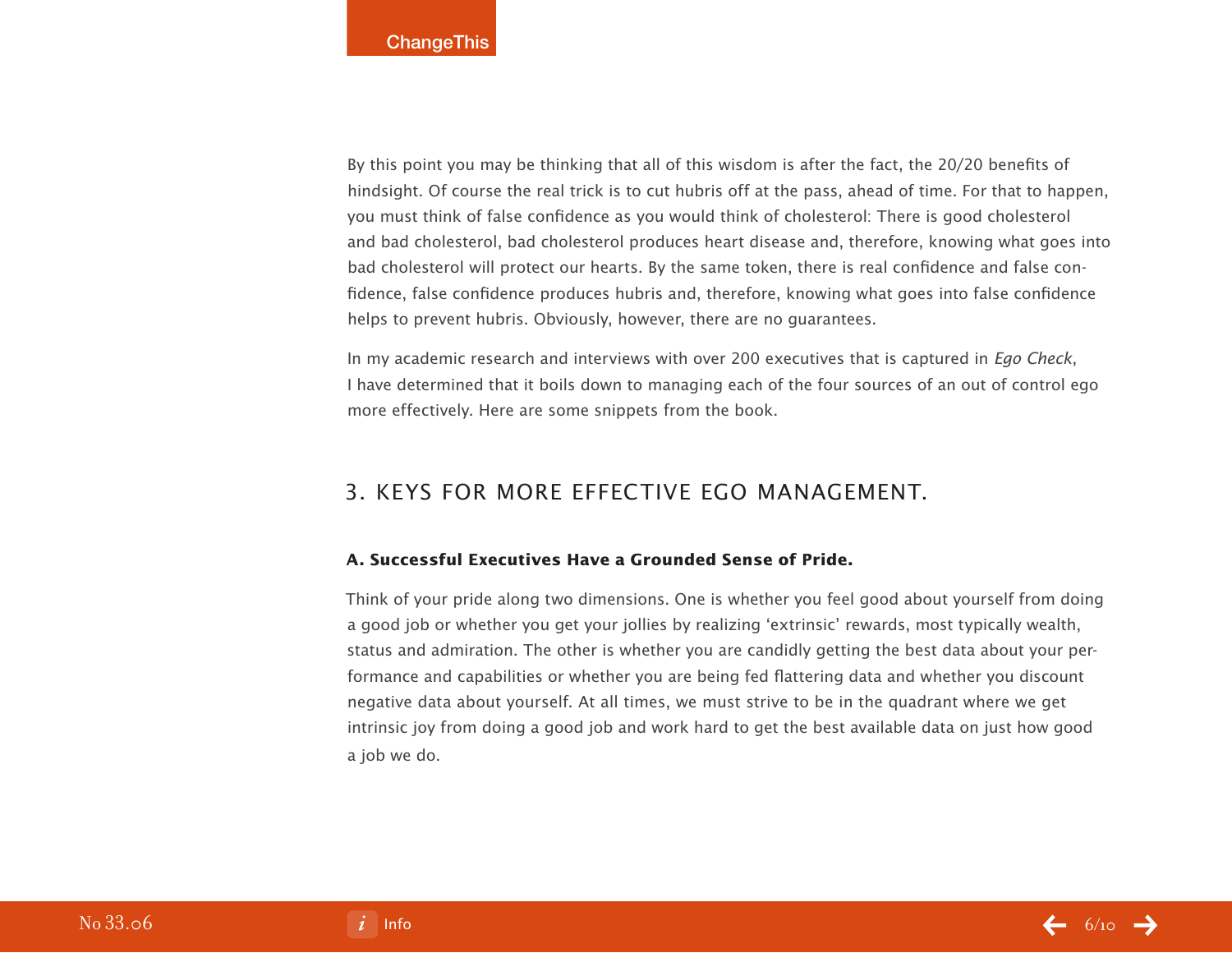## **B. Successful Executives Have People in Place to Tell you That You're Running Around Buck Naked and Don't Look Like Brad Pitt.**

This is what I call having the right foils or what my colleague here in Boulder, Colorado, Jim Collins, calls having your own personal Board of Directors when you are not CEO. You will need someone who you can trust and whom you are even fond of, someone who is not after your job. Invariably, this reduces your list of foils to a small number of people whom you have worked with closely for some time. You will need someone who can make you better: You must have a business reason to go to your foil; and that reason is that he or she has skills and experiences to make you better. When the two of you can do the same thing, one of you is redundant. You must have someone who shares your agenda, knowing that both of you are committed to doing compatible things in complientary ways.

#### **C. Successful Executives Get and Use the Best Available Feedback About Their Situation.**

As we discussed, the reality is that we tend to get lousy feedback on our projects; and we often lack the motivation to act on it because we want to position our projects in the best possible light. We've got to do what we can to break that cycle to use every opportunity to get more prompt and accurate feedback; and we've got to discipline ourselves to vigilantly deal with it. The book outlines a set of techniques for doing this. Above everything else, this will produce great judgment, which is a question of being highly confident and right!

### **D. Successful Executives Plan by Acting not Forecasting.**

Earlier we talked about Dean Kamen's forecasts and the over-investment that they produced. Contrast that with Soutwest Airlines founder, Herb Kelleher's, approach to planning, "We have a plan. It's called doing things." Forget spreadsheets, this is about product trials and errors, probing customers to establish your value proposition, and trying different 'best practices' to see what will work for you and your company. Only by acting can you truly experience the consequences of your decisions ahead of time. Unfortunately, most planning just makes us more confident, softening us to the challenges that truly lie ahead.

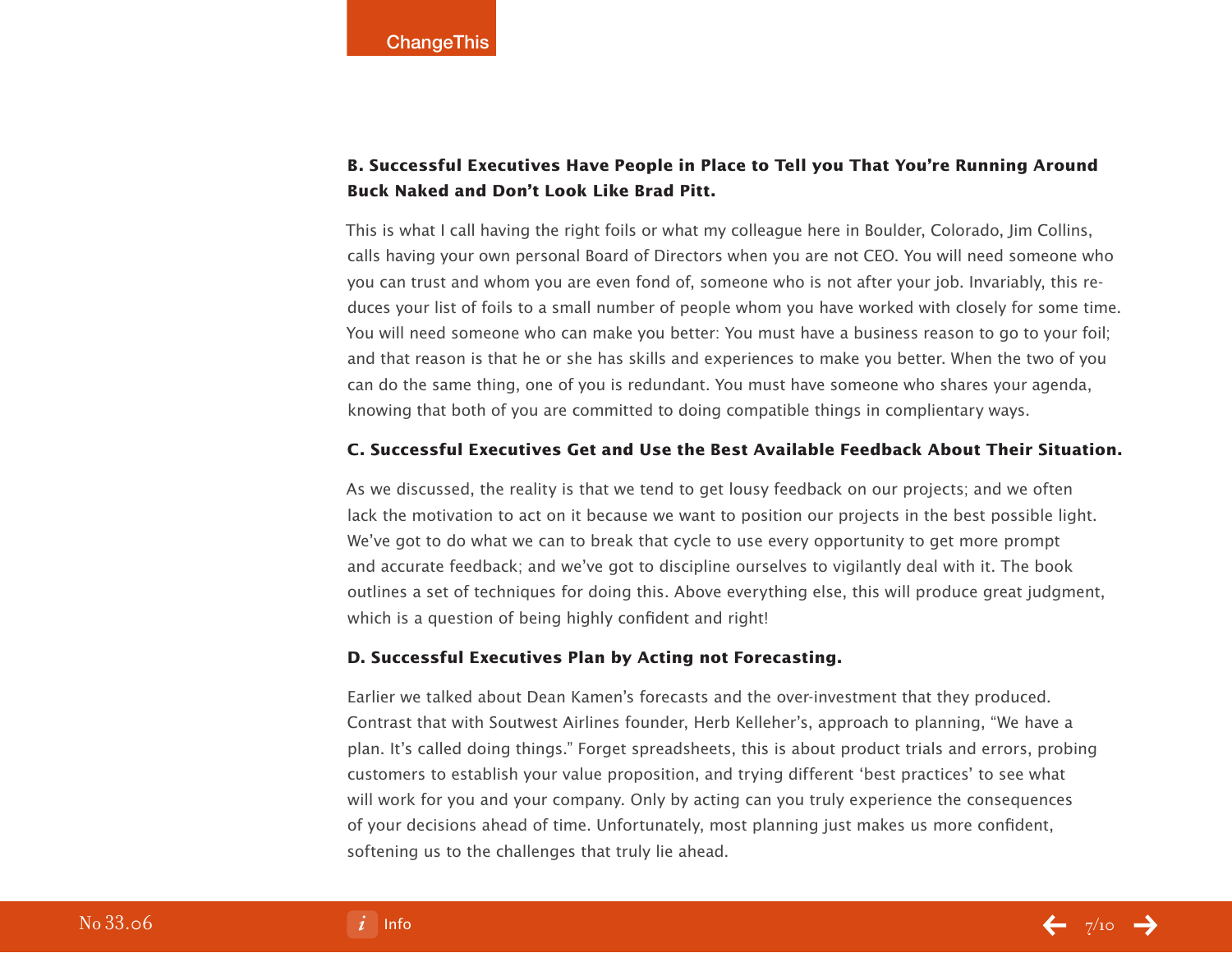It's up to all of us: Make the commitment to systematically check your ego in every important professional and personal decision in your life. Take the time to learn the false sources of confidence and how to manage them. Or needlessly live with their consequences.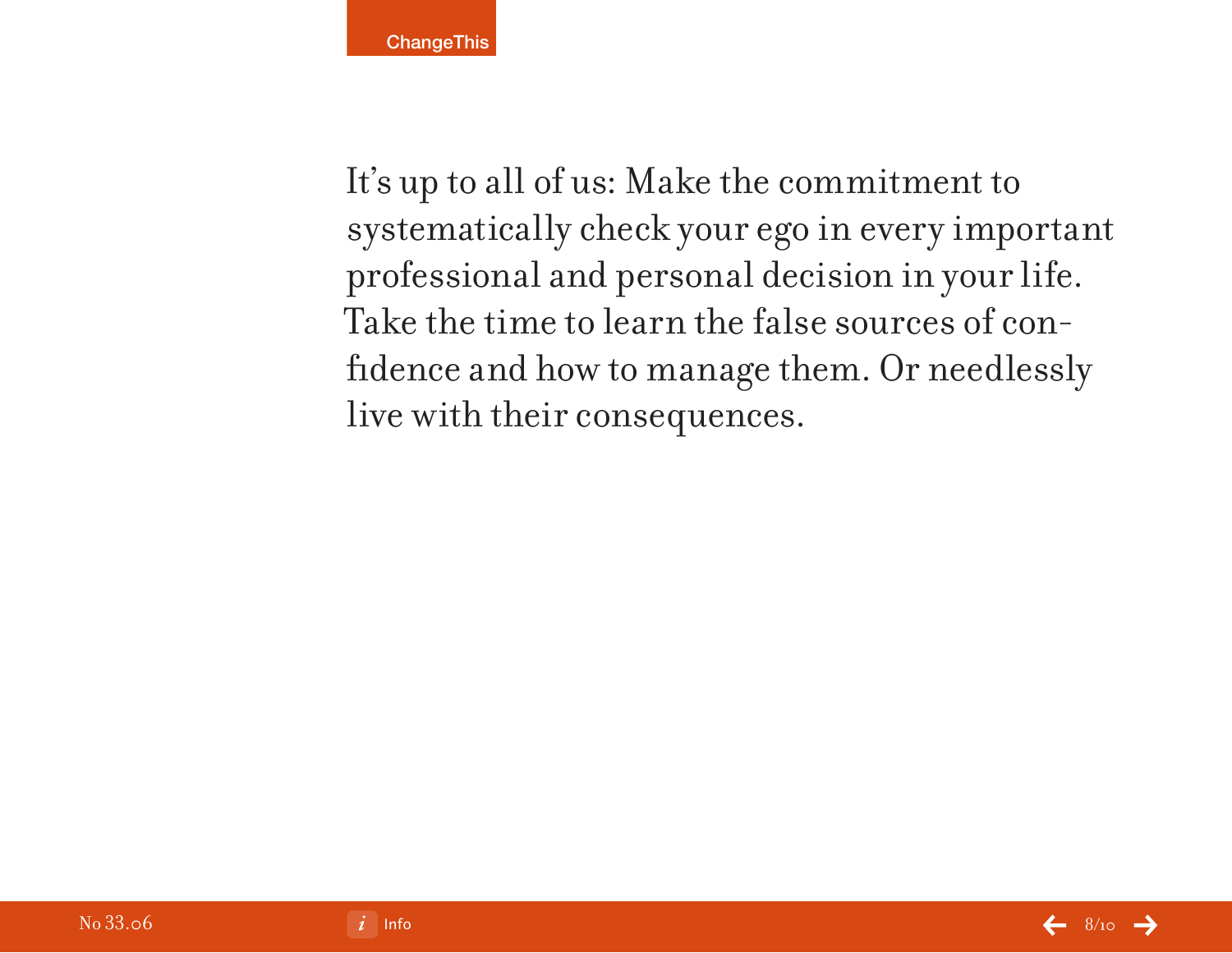# info

<span id="page-8-0"></span>

**buy the book** For more details or to buy a copy of Mathew Hayward's Ego Check [click here.](http://800ceoread.com/products/?ISBN=9781419535352)

### **About the Author**

Mathew Hayward, PhD, worked as a consultant with Accenture and an investment banker with UBS. In 1992, he left the corporate world for academia to pursue a doctorate at Columbia University in New York. He is now an assistant professor at the Leeds School of Business at the University of Colorado, and his writing has appeared in The Economist, the New York Times, Harper's magazine, and USA Today. Hayward is the author of [Ego Check: Why Executive Hubris is Wrecking Companies and Careers and How to Avoid the Trap.](http://800ceoread.com/products/?ISBN=9781419535352)

### **download this**

This manifesto is available from [http://changethis.com/3](http://changethis.com/33.06.ExecHubris)3.06.ExecHubris

## **send this**

Click here to pass along a copy of this manifesto to others. <http://changethis.com/33.06.ExecHubris/email>

### **Subscribe**

Learn about our latest manifestos as soon as they are available. Sign up for our free newsletter and be notified by email.<http://changethis.com/subscribe>

### **Born on date**

This document was created on April 4, 2007 and is based on the best information available at that time. To check for updates, please click here to visit [http://changethis.com/3](http://changethis.com/33.06.ExecHubris)3.06.ExecHubris.